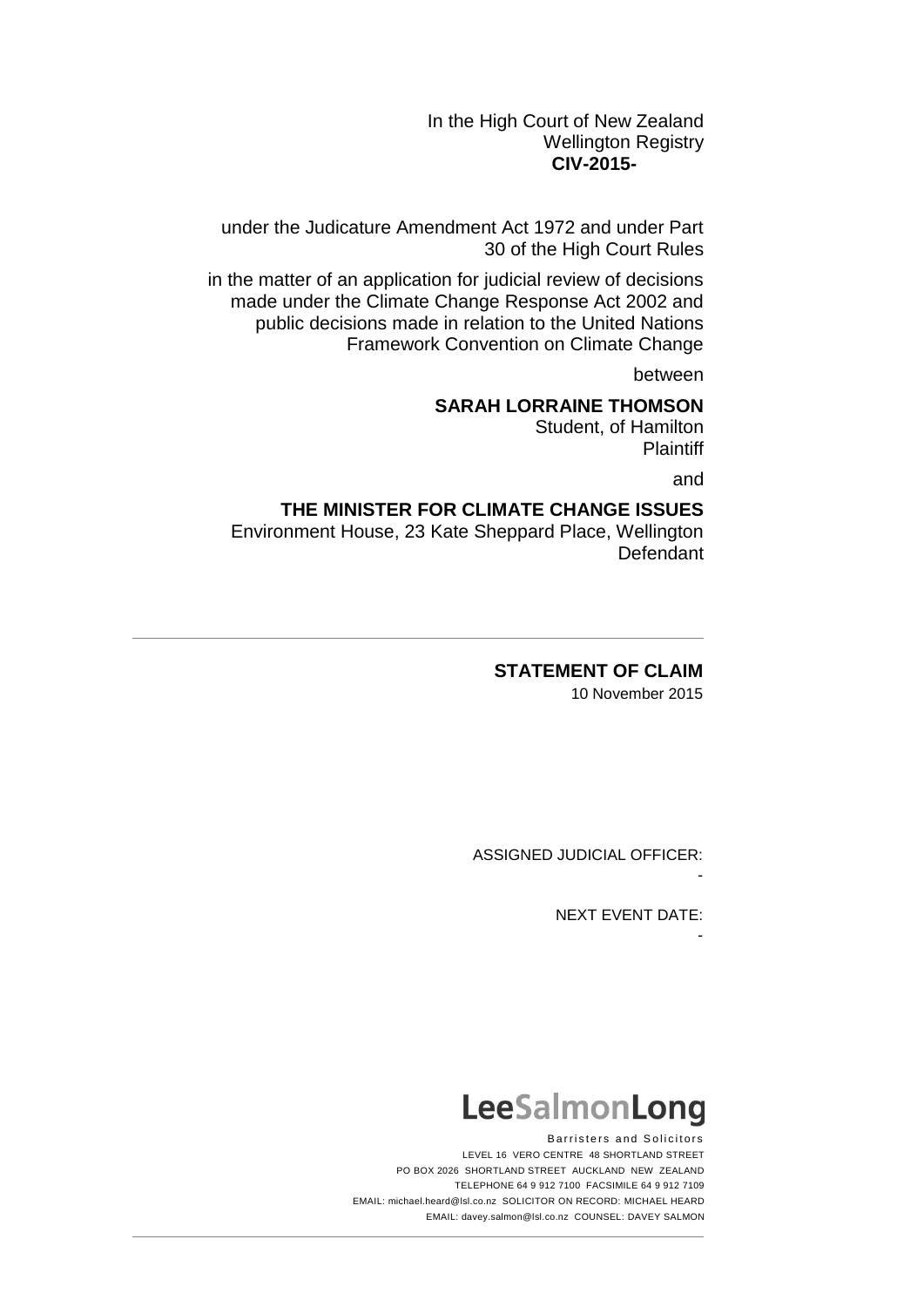## **The plaintiffs say:**

#### **Parties**

- 1. The plaintiff is a student of Hamilton, New Zealand.
- 2. The defendant is the Minister for Climate Change Issues (**Minister**).

## **The Convention**

- 3. New Zealand is a party to the United Nations Framework Convention on Climate Change drafted at New York on 9 May 1992 (**Convention**).
- 4. New Zealand signed the Convention on 4 June 1992.
- 5. New Zealand ratified the Convention on 16 September 1993.
- 6. The text of the Convention is set out in Schedule 1 to the Climate Change Response Act 2002 (**Act**).
- 7. The ultimate objective of the Convention is to achieve stabilization of greenhouse gas concentrations in the atmosphere at a level that would prevent dangerous anthropogenic interference with the climate system.
- 8. New Zealand is listed as an Annex I (developed) country under the Convention.

#### **The Act**

- 9. The Ministry for the Environment administers the Act.
- 10. The Minister is response for the Act.
- 11. By s3(1) the purpose of the Act is to enable New Zealand to meet its international obligations under the Convention (and the Protocol to the Convention).
- 12. By s 3(2) a person who exercises a power or discretion, or carries out a duty, under the Act must exercise that power or discretion, or carry out that duty, in a manner that is consistent with the purpose of the Act.
- 13. Under s224 of the Act:
	- (a) The Minister must set a target for reduction of greenhouse gas emissions by New Zealand;
	- (b) The Minister may set a target, or amend or revoke an existing target, at any time:
	- (c) As soon as practicable after setting, amending, or revoking a target under this section, the Minister must give notice the target or revocation of the target in the Gazette.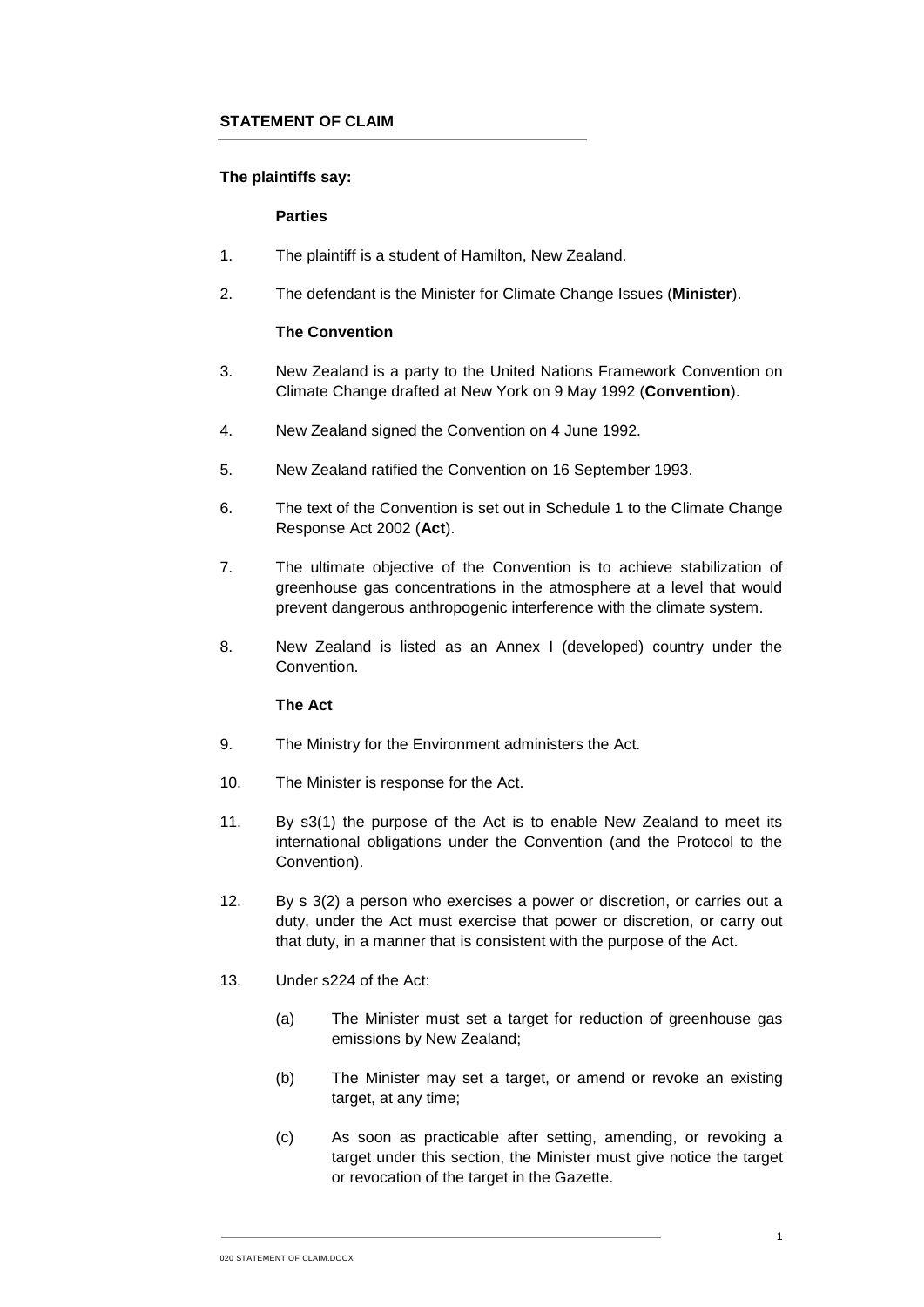- 14. Under s225 of the Act the Minister:
	- (a) must review the target following publication of any Intergovernmental Panel on Climate Change Assessment Report; and
	- (b) may at any time recommend to the Governor-General the setting of a target, or amendment or revocation of a target, having regard to the following matters:
		- (i) any Intergovernmental Panel on Climate Change Assessment Report or report of a successor agency;
		- (ii) any other matters the Minister considers relevant.

## **Scientific consensus on climate change**

- <span id="page-2-0"></span>15. Human activities have been substantially increasing atmospheric concentrations of greenhouse gases, including  $CO<sub>2</sub>$  (carbon dioxide),  $CH<sub>4</sub>$ (methane) and  $N_2O$  (nitrous oxide).
- 16. The release of greenhouse gases into the atmosphere from human activities increases the natural greenhouse effect which causes the warming of the planet.
- 17. Climate change will result on average in an additional warming of the Earth's surface and atmosphere and will adversely affect natural ecosystems and humankind.
- 18. Evidence of the warming of the climate system is unequivocal and, since the 1950s, many of the observed changes are unprecedented over decades to millennia. The atmosphere and ocean have warmed, the amounts of snow and ice have diminished, sea level has risen, and the concentrations of greenhouse gases have increased.
- 19. Each of the last three decades has been successively warmer at the Earth's surface than any preceding decade since reliable records began in 1850.
- 20. In the Northern Hemisphere, 1983 to 2012 was likely the warmest 30-year period of the 1400 years prior to 2012.
- 21. Ocean warming dominates the increase in energy stored in the climate system, accounting for more than 90% of the energy accumulated between 1971 and 2010. It is virtually certain that the upper ocean (0−700 m) warmed from 1971 to 2010, and it likely warmed between the 1870s and 1971.
- 22. Over the last two decades, the Greenland and Antarctic ice sheets have been losing mass, glaciers have continued to shrink almost worldwide, and Arctic sea ice and Northern Hemisphere spring snow cover have continued to decrease in extent.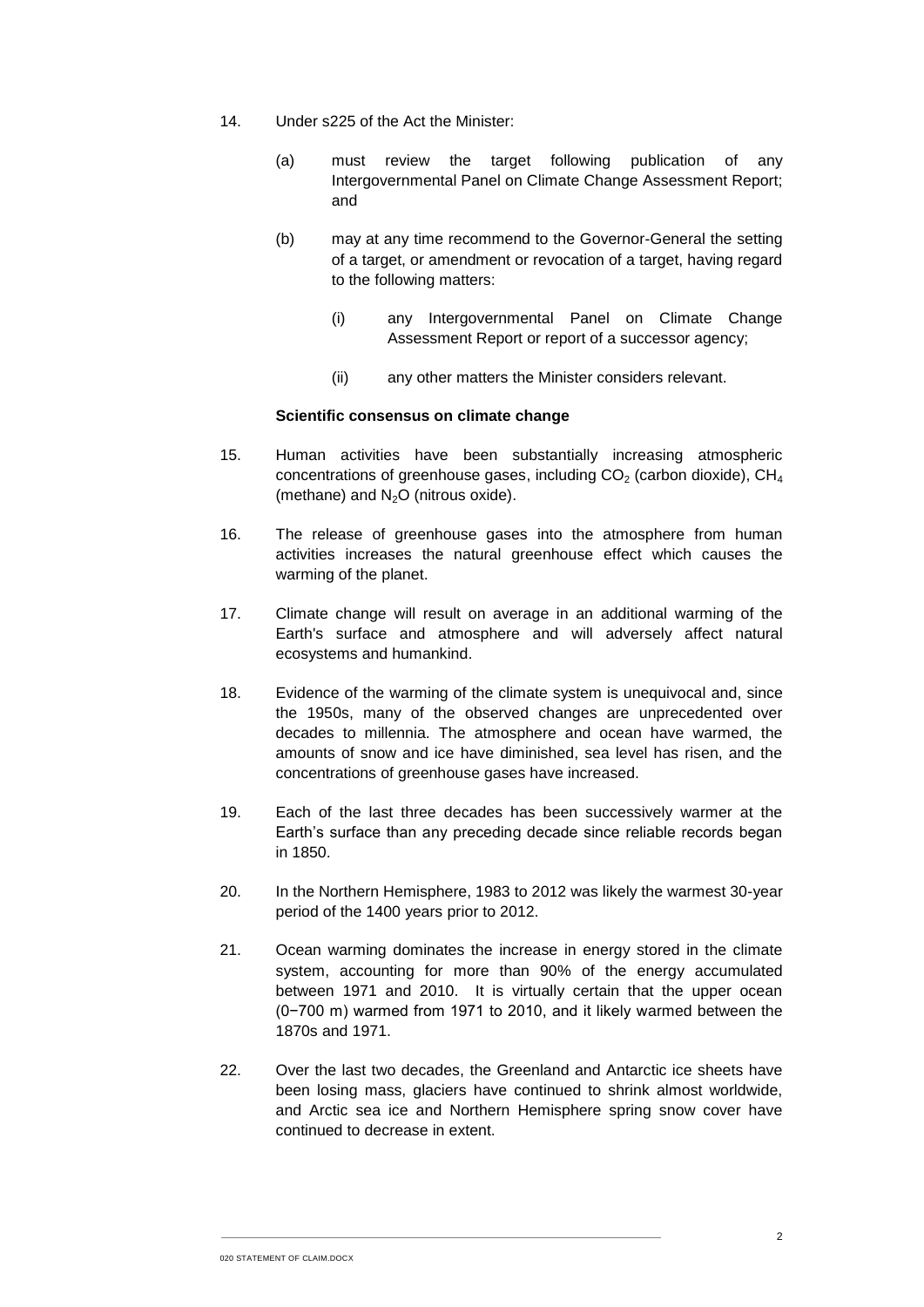- 23. The rate of sea level rise since the mid-19th century has been larger than the mean rate during the previous two millennia. Over the period 1901 to 2010, global mean sea level rose by 0.19 m.
- 24. Global warming will have many severe impacts, often mediated through water:
	- (a) Melting glaciers will initially increase flood risk and then strongly reduce water supplies, eventually threatening one-sixth of the world's population, predominantly in the Indian sub-continent, parts of China, and the Andes in South America.
	- (b) Declining crop yields, especially in Africa, could leave hundreds of millions without the ability to produce or purchase sufficient food. At mid to high latitudes, crop yields may increase for moderate temperature rises (2 to 3°C), but then decline with greater amounts of warming. At 4°C and above, global food production is likely to be seriously affected.
	- (c) In higher latitudes, cold-related deaths will decrease. But climate change will increase worldwide deaths from malnutrition and heat stress. Vector-borne diseases such as malaria and dengue fever could become more widespread if effective control measures are not in place.
	- (d) Rising sea levels will result in tens to hundreds of millions more people flooded each year with warming of 3 or 4°C. There will be serious risks and increasing pressures for coastal protection in South East Asia (Bangladesh and Vietnam), small islands in the Caribbean and the Pacific, and large coastal cities, such as Tokyo, New York, Cairo and London. According to one estimate, by the middle of the century, 200 million people may become permanently displaced due to rising sea levels, heavier floods, and more intense droughts.
	- (e) Ecosystems will be particularly vulnerable to climate change, with around 15% to 40% of species potentially facing extinction after only 2°C of warming. And ocean acidification, a direct result of rising carbon dioxide levels, will have major effects on marine ecosystems, with possible adverse consequences on fish stocks.
- 25. The damage resulting from the effects of climate change will accelerate as the world gets warmer.
- 26. Damage as a result of climate change is already being observed.
- 27. The impacts of climate change are not evenly distributed the poorest countries and people will suffer damage resulting from climate change earliest and most.
- 28. Total anthropogenic GHG emissions were the highest in human history from 2000 to 2010 and reached 49 ( $\pm$ 4.5) GtCO<sub>2</sub>eq / yr in 2010.
- 29. It is extremely likely that human influence has been the dominant cause of the observed warming since the mid-20th century.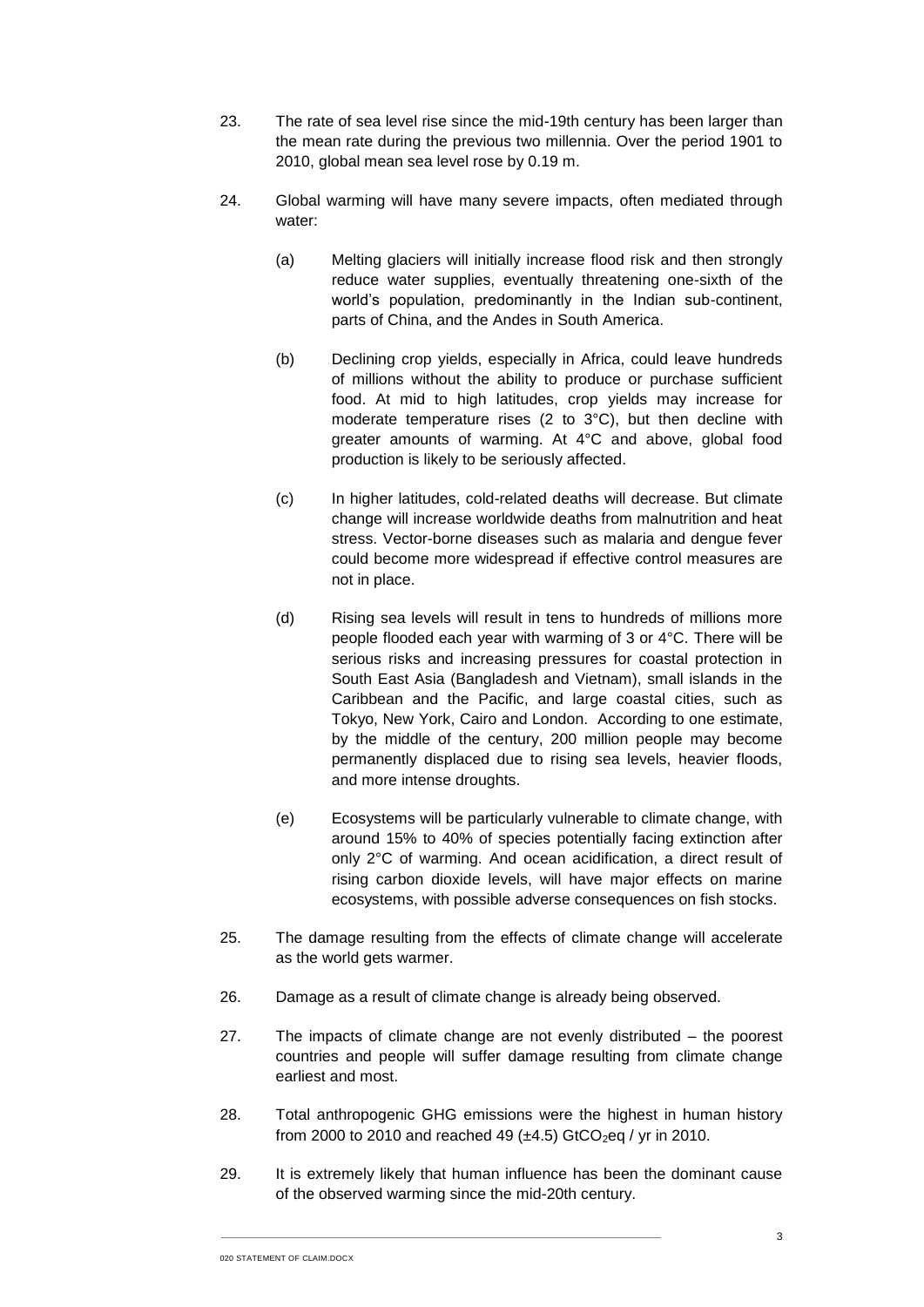- 30. Without additional efforts to reduce GHG emissions beyond those in place today, emissions growth is expected to persist driven by growth in global population and economic activities.
- 31. Baseline scenarios, those without additional mitigation, result in global mean surface temperature increases in 2100 from 3.7°C to 4.8°C compared to pre-industrial levels.
- 32. It is inevitable that dangerous anthropogenic interference with the climate system will occur if the global temperature increases by more than 2°C relative to pre-industrial levels.
- 33. It is possible that dangerous anthropogenic interference with the Climate System will occur if global temperatures increase by less than 2°C relative to pre-industrial levels.
- 34. Warming of 2°C or less than 2°C will have cause extensive damage if maintained for any significant period of time.
- 35. Limiting climate change will require substantial and sustained reductions of greenhouse gas emissions.
- 36. Dangerous anthropogenic warming will likely not be able to be avoided if substantial mitigation steps are not undertaken immediately.
- 37. Mitigation scenarios in which it is likely that the temperature change caused by anthropogenic GHG emissions can be kept to less than 2°C relative to pre-industrial levels are characterized by atmospheric concentrations in 2100 of about 450 ppm  $CO<sub>2</sub>e$ .
- 38. The largest share of historical and current global emissions of greenhouse gases has originated in developed countries.
- 39. Per capita emissions in developing countries are still relatively low.
- 40. Unless curtailed, the share of global emissions originating in developing countries will grow to meet their social and development needs.
- 41. New Zealand is a major emitter on a per capital basis when compared to other developed countries.
- 42. Developing countries are less likely to take action to reduce greenhouse gas emissions if developed countries, including New Zealand, do not make commitments to significant emissions reductions.
- 43. The global nature of climate change calls for the widest possible cooperation by all countries and their participation in an effective and appropriate international response.
- 44. Effective mitigation will not be achieved if individual states advance their own interests independently.
- 45. Steps required to understand and address climate change will be environmentally, socially and economically most effective if they are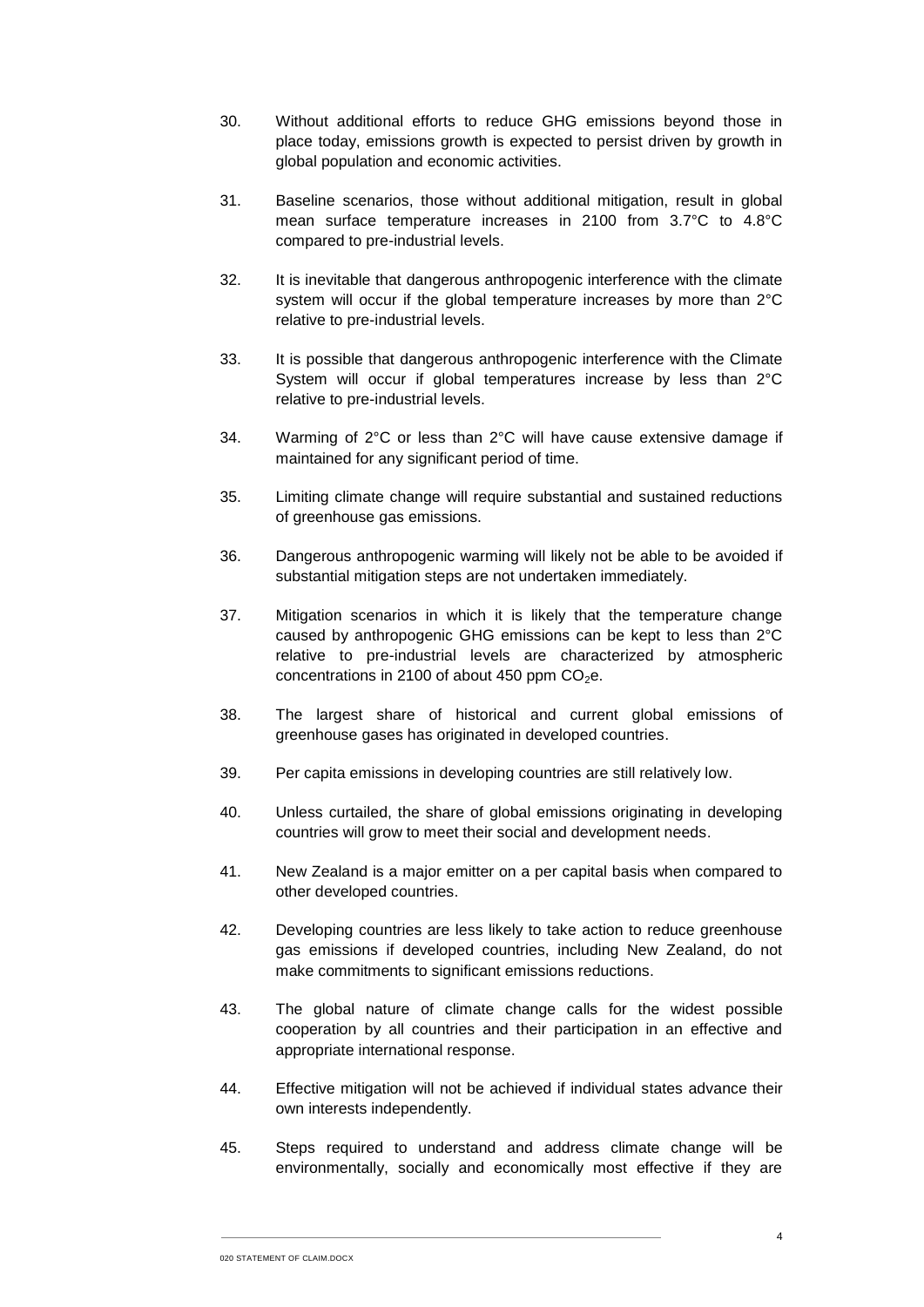based on relevant scientific, technical and economic considerations and continually re-evaluated in the light of new findings in these areas.

- 46. The benefits of strong, immediate action on climate change outweigh the costs.
- 47. The risks of serious, irreversible impacts of climate change increase strongly as concentrations of greenhouse gases in the atmosphere rise.
- 48. Climate change may initially have small positive effects for a few developed countries, but is likely to be very damaging for the much higher temperature increases expected by mid- to late-century under business as usual scenarios.
- 49. Emissions have been, and continue to be, driven by economic growth yet stabilisation of greenhouse-gas concentrations in the atmosphere is feasible and consistent with continued growth.
- 50. Delay in taking action on climate change would make it necessary to accept both more climate change and, eventually, higher mitigation costs, if effective mitigation can be achieved at all. Weak action in the next 10 to 20 years would put stabilisation even at 550ppm  $CO<sub>2</sub>e$  beyond reach – and this level is already associated with significant risks.
- 51. Failure to act to reduce greenhouse gas emissions is likely to have significant adverse financial impacts, reducing global welfare by an amount equivalent to a reduction in consumption per head of between 5 and 20%.
- 52. The global costs of limiting greenhouse gas emissions to 450ppm  $CO<sub>2</sub>e$ are likely to be significantly less than the global costs of failing to act to reduce emissions.
- 53. Mitigating the effects of climate change requires action now to prevent serious damage to the human environment decades in the future.
- <span id="page-5-0"></span>54. Delaying mitigation efforts beyond those in place today through 2030 is estimated to substantially increase the difficulty of the transition to low longer-term emissions levels and narrow the range of options consistent with maintaining temperature change below 2°C relative to pre-industrial levels, if that can be achieved at all.

## **The Copenhagen Accord**

- 55. In 2009 various states including New Zealand became signatories to the "Copenhagen Accord".
- 56. Under the Copenhagen Accord state parties agreed:
	- (a) That deep cuts in global emissions are required to hold the increase in global temperature below 2 degrees Celsius; and
	- (b) To take action to meet this objective consistent with science and on the basis of equity.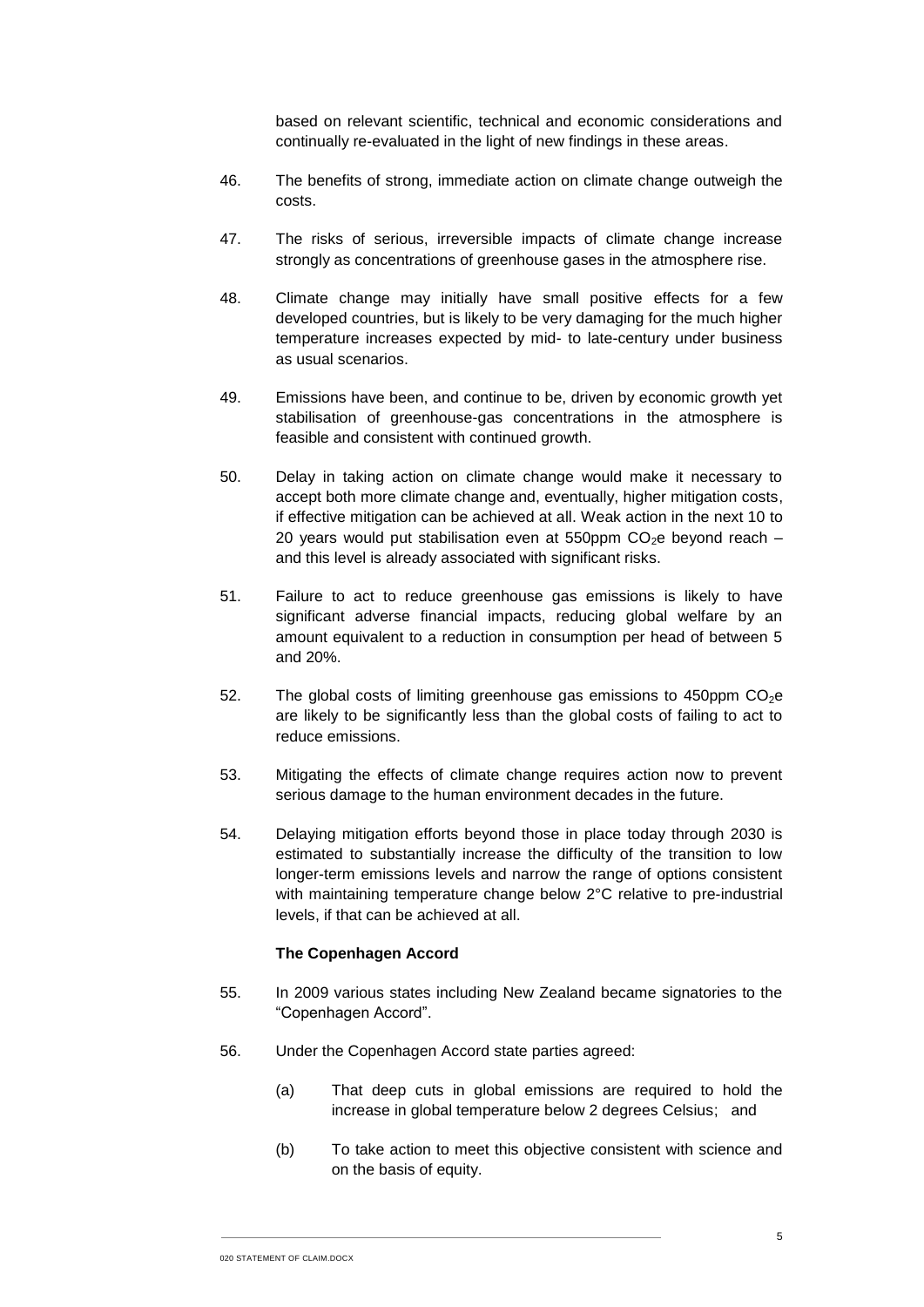## **The Cancun Agreement**

- 57. In 2010 New Zealand and all other state parties to the Convention agreed in "The Cancun Agreement" that:
	- (a) All other parties to the Convention should take urgent action to hold the increase in global average temperature below 2°C above pre-industrial levels; and
	- (b) The largest share of historical global emissions of greenhouse gases originated in developed countries and that, owing to this historical responsibility, developed country Parties must take the lead in combating climate change and the adverse effects thereof.
- 58. New Zealand is a developed country.

## **Reductions in emissions necessary to limit global warming to 2˚C**

- <span id="page-6-0"></span>59. Limiting the warming caused by anthropogenic  $CO<sub>2</sub>$  emissions alone with a probability of >33%, >50%, and >66% to less than 2°C since the period 1861-1880, will require cumulative  $CO<sub>2</sub>$  emissions from all anthropogenic sources to stay between 0 and about 1570 GtC (5760 GtCO<sub>2</sub>), 0 and about 1210 GtC (4440 GtCO<sub>2</sub>), and 0 and about 1000 GtC (3670 GtCO<sub>2</sub>) since that period, respectively.
- 60. These upper amounts are reduced to about 900 GtC  $(3300 \text{ GtCO}_2)$ , 820 GtC (3010 GtCO<sub>2</sub>), and 790 GtC (2900 GtCO<sub>2</sub>), respectively, when accounting for non- $CO<sub>2</sub>$  forcings as in RCP2.6. An amount of 515 [445 to 585] GtC (1890 [1630 to 2150] GtCO<sub>2</sub>), was already emitted by 2011.
- 61. To have at least a 50% chance of limiting global warming to less than 2°C since the period 1861 to 1880, there is a total budget of 820Gt of  $CO<sub>2</sub>$  that may be emitted.
- 62. By 2011, 515Gt of  $CO<sub>2</sub>$  had already been emitted.
- 63. At current rates of emissions, the remaining 305Gt of  $CO<sub>2</sub>$  will have been emitted by 2035 (another 20 years).
- 64. There are multiple mitigation pathways that are likely to limit warming to below 2°C relative to pre-industrial levels.
- 65. These pathways would require substantial emissions reductions over the next few decades and near zero emissions of  $CO<sub>2</sub>$  and other long-lived greenhouse gases by the end of the century.
- 66. Emissions scenarios leading to  $CO<sub>2</sub>e$  concentrations in 2100 of about 450 ppm or lower are likely to maintain warming below 2°C over the 21st century relative to pre-industrial levels.
- 67. These scenarios are characterized by 40 to 70% global anthropogenic GHG emissions reductions by 2050 compared to 2010, and emissions levels near zero or below  $(CO<sub>2</sub>$  removal from the atmosphere) in 2100.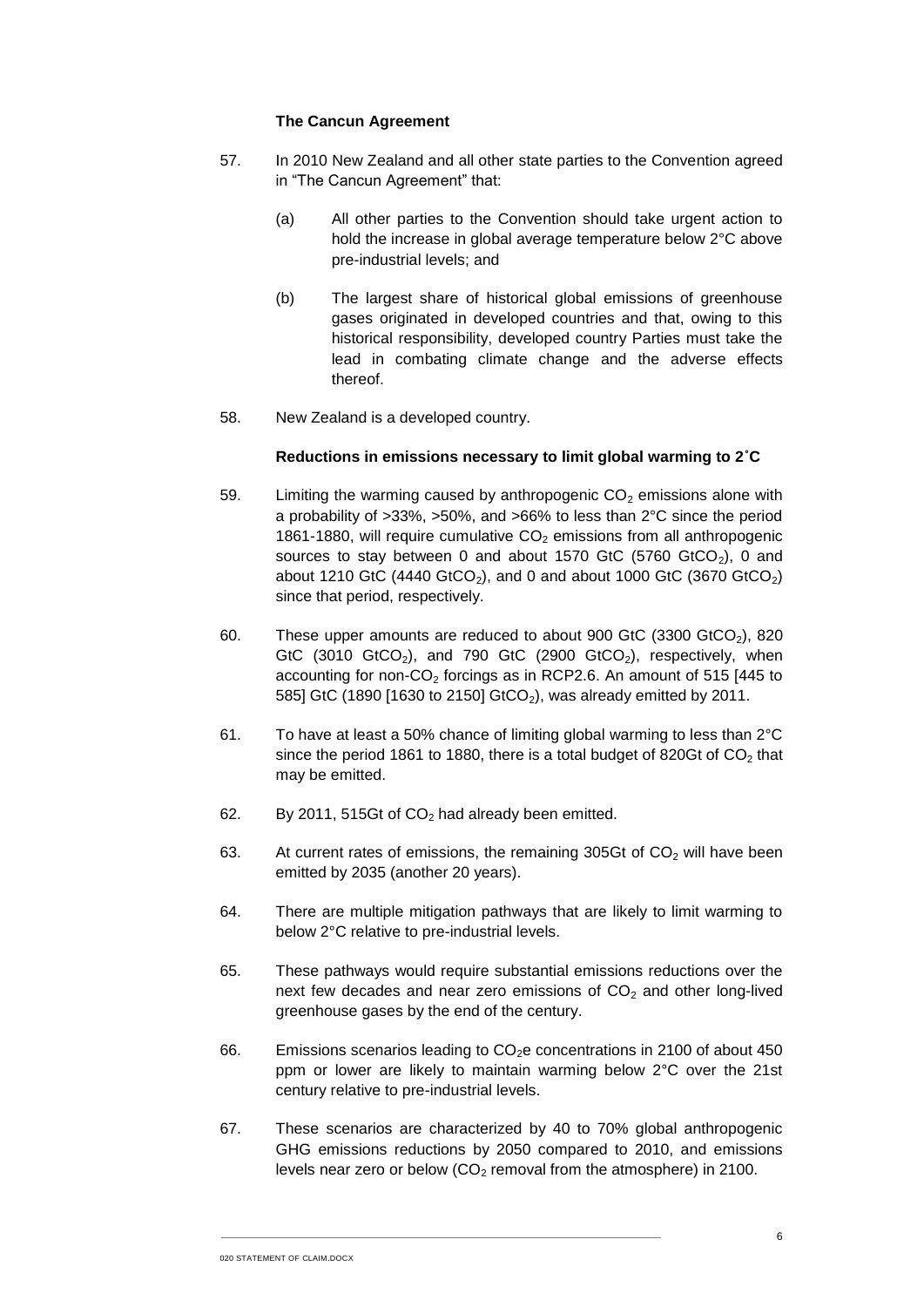- 68. Delaying additional mitigation to 2030 will substantially increase the challenges associated with limiting warming over the 21st century to below 2°C relative to pre-industrial levels.
- 69. It will require substantially higher rates of emissions reductions from 2030 to 2050; a much more rapid scale-up of low-carbon energy over this period; a larger reliance on carbon dioxide removal in the long term; and higher transitional and long-term economic impacts.
- <span id="page-7-0"></span>70. Estimated global emissions levels in 2020 based on the pledges made by nations in Cancún at the time of the Cancun Agreement are not consistent with cost-effective mitigation trajectories that are at least about as likely as not to limit warming to below 2°C relative to pre-industrial levels.

## **Target set under the Act**

- 71. On 27 March 2011, acting under s224 of the Act, the Minister set a target for a 50% reduction in New Zealand greenhouse gas emissions from 1990 levels by 2050 (**Target**).
- 72. The target was set by publishing the Climate Change Response (2050 Emissions Target) Notice 2011 in the Gazette. The date of publication was 31 March 2011. The full text of the notice is set out in **Schedule 1** to this claim.

## **Duty to review and make decision on Target following release of IPCC reports**

- 73. Under s225(3) of the Act the Minister—
	- (a) must review the Target following publication of any Intergovernmental Panel on Climate Change Assessment Report or report of a successor agency; and
	- (b) may at any time recommend to the Governor-General the setting of a target, or amendment or revocation of a target, having regard to the following matters:
		- (i) any Intergovernmental Panel on Climate Change Assessment Report or report of a successor agency:
		- (ii) any other matters the Minister considers relevant.
- 74. Section 225(3) requires the Minister to review **and** make a decision on whether to re-set the Target following publication of any IPCC report.

## **AR5 published since Target set**

- 75. The Fifth IPCC Assessment Report (**AR5**) was released by the IPCC between September 2013 and November 2014.
- 76. AR5 is the most comprehensive assessment of scientific knowledge on climate change since 2007 when the Fourth Assessment Report (AR4) was released.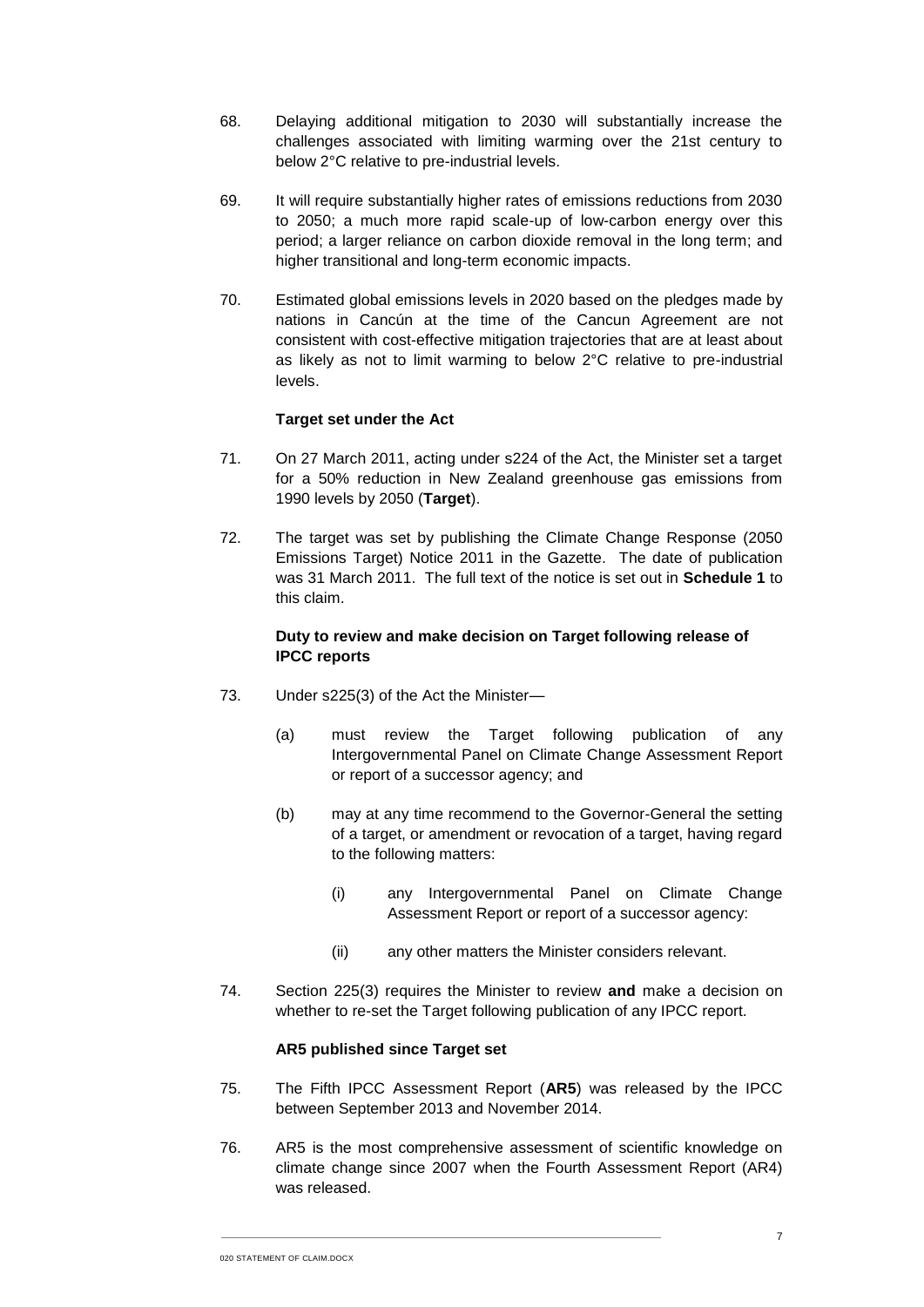77. The key conclusions in AR5 include the facts pleaded in paragraphs [15](#page-2-0) to [54](#page-5-0) and [59](#page-6-0) to [70](#page-7-0) above.

## **Setting of INDC**

- 78. The nineteenth session of the Conference of the Parties to the Convention (**COP 19**) took place from 11 to 22 November 2013 in Warsaw, Poland.
- 79. At COP 19 the Parties to the Convention decided "to invite all Parties to initiate or intensify domestic preparations for their intended nationally determined contributions, without prejudice to the legal nature of the contributions, in the context of adopting a protocol, another legal instrument or an agreed outcome with legal force under the Convention applicable to all Parties towards achieving the objective of the Convention as set out in its Article 2 and to communicate them well in advance of the twenty-first session of the Conference of the Parties (by the first quarter of 2015 by those Parties ready to do so) in a manner that facilitates the clarity, transparency and understanding of the intended contributions, without prejudice to the legal nature of the contributions".
- 80. The twentieth session of the Conference of the Parties to the Convention (**COP 20**) took place from 1 to 12 December 2014 in Lima, Peru.
- 81. The report of COP 20 "Not[ed] with grave concern the significant gap between the aggregate effect of Parties' mitigation pledges in terms of global annual emissions of greenhouse gases by 2020 and aggregate emission pathways consistent with having a likely chance of holding the increase in global average temperature below 2 °C or 1.5 °C above preindustrial levels".
- 82. At COP 20 the parties to the Convention agreed to submit an "intended nationally determined contribution" (**INDC**) for the purposes of negotiating a new framework agreement under the Convention to meet the goal of Article 2 of the Convention.
- 83. During the period 7 May 2015 to 3 June 2015 the Minister undertook public consultation on New Zealand's post-2020 emissions target under the Convention.
- 84. On 7 July 2015 the Minister announced a "provisional target" for reduction of emissions of greenhouse gasses of 30% below 2005 levels by 2030, which equates to a reduction of 11% below New Zealand's 1990 emission levels by 2030.
- 85. On or about 7 July 2015 the Minister set the "provisional target" as New Zealand's INDC (**INDC decision**).
- 86. The twenty first session of the Conference of the Parties to the Convention (**COP 21**) will take place in Paris from 30 November 2015 to 11 December 2015.
- 87. The objective of COP 21 is to achieve a legally binding and universal global agreement on climate change.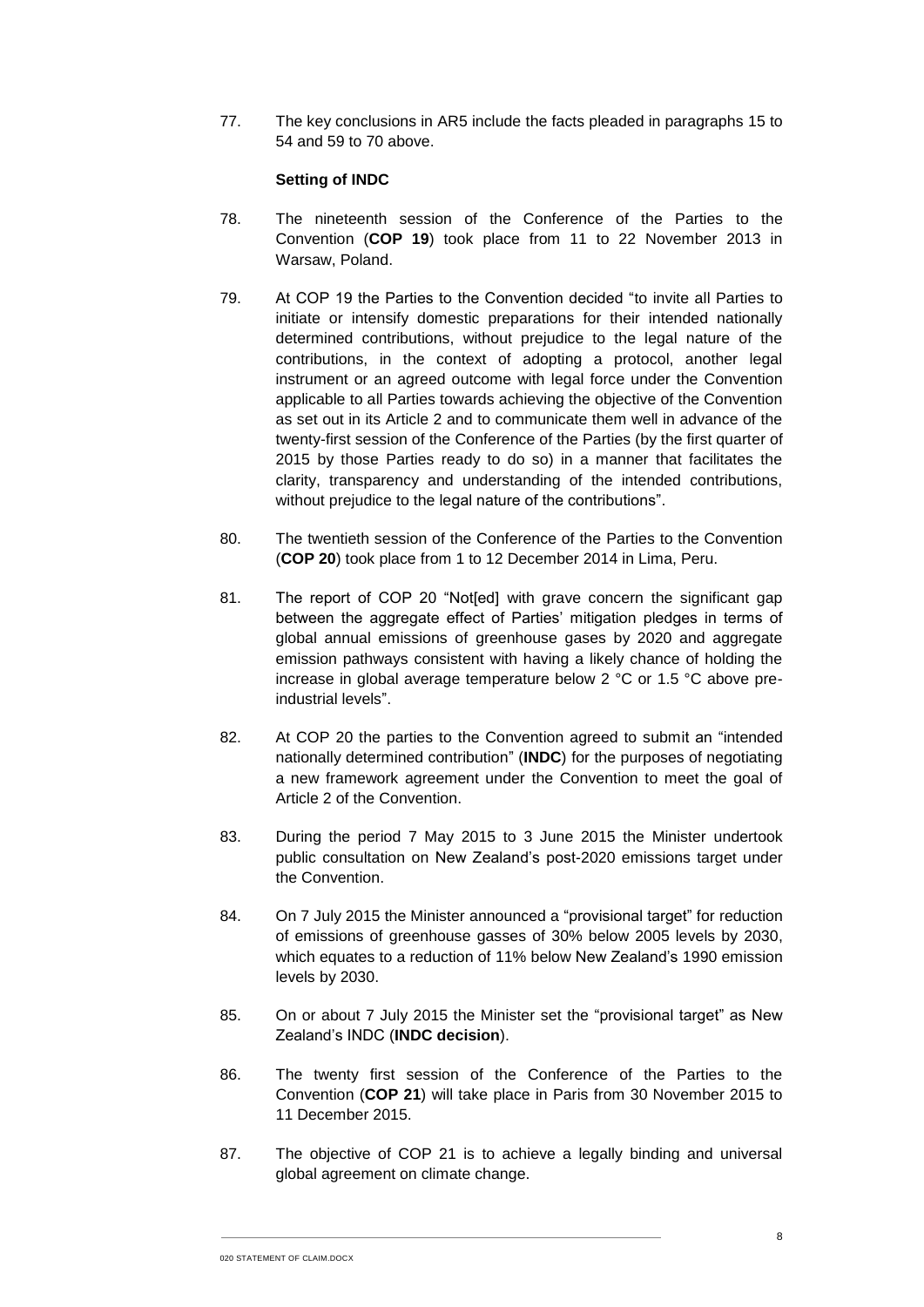# **FIRST CAUSE OF ACTION, UNDER JUDICATURE AMENDMENT ACT: ILLEGALITY (FAILURE TO REVIEW TARGET)**

- 88. In setting the Target the Minister is required to act consistently with the purpose of the Act which is, among other things, to enable New Zealand to meet its international obligations under the Convention. Accordingly, the Minister must act consistently with:
	- (a) The objective expressed in Article 2 of the Convention of achieving stabilization of greenhouse gas concentrations in the atmosphere at a level that would prevent dangerous anthropogenic interference with the climate system.
	- (b) The principles in Article 3 of the Convention which Parties are to be guided by in their actions to achieve the objective of the Convention and to implement its provisions, including:
		- (i) The Parties should protect the climate system for the benefit of present and future generations of humankind, on the basis of equity and in accordance with their common but differentiated responsibilities and respective capabilities.
		- (ii) The developed country Parties should take the lead in combating climate change and the adverse effects thereof.
		- (iii) The specific needs and special circumstances of developing country Parties, especially those that are particularly vulnerable to the adverse effects of climate change, and of those Parties, especially developing country Parties, that would have to bear a disproportionate or abnormal burden under the Convention, should be given full consideration.
		- (iv) The Parties should take precautionary measures to anticipate, prevent or minimize the causes of climate change and mitigate its adverse effects.
	- (c) The commitments in Article 4 of the Convention, which themselves must be fulfilled consistently with the objectives and principles of the Convention, including:
		- (i) To formulate, implement, publish and regularly update national programmes containing measures to mitigate climate change by addressing anthropogenic emissions;
		- (ii) To adopt national policies and take corresponding measures on the mitigation of climate change, by limiting anthropogenic emissions of greenhouse gases and protecting and enhancing greenhouse gas sinks and reservoirs; and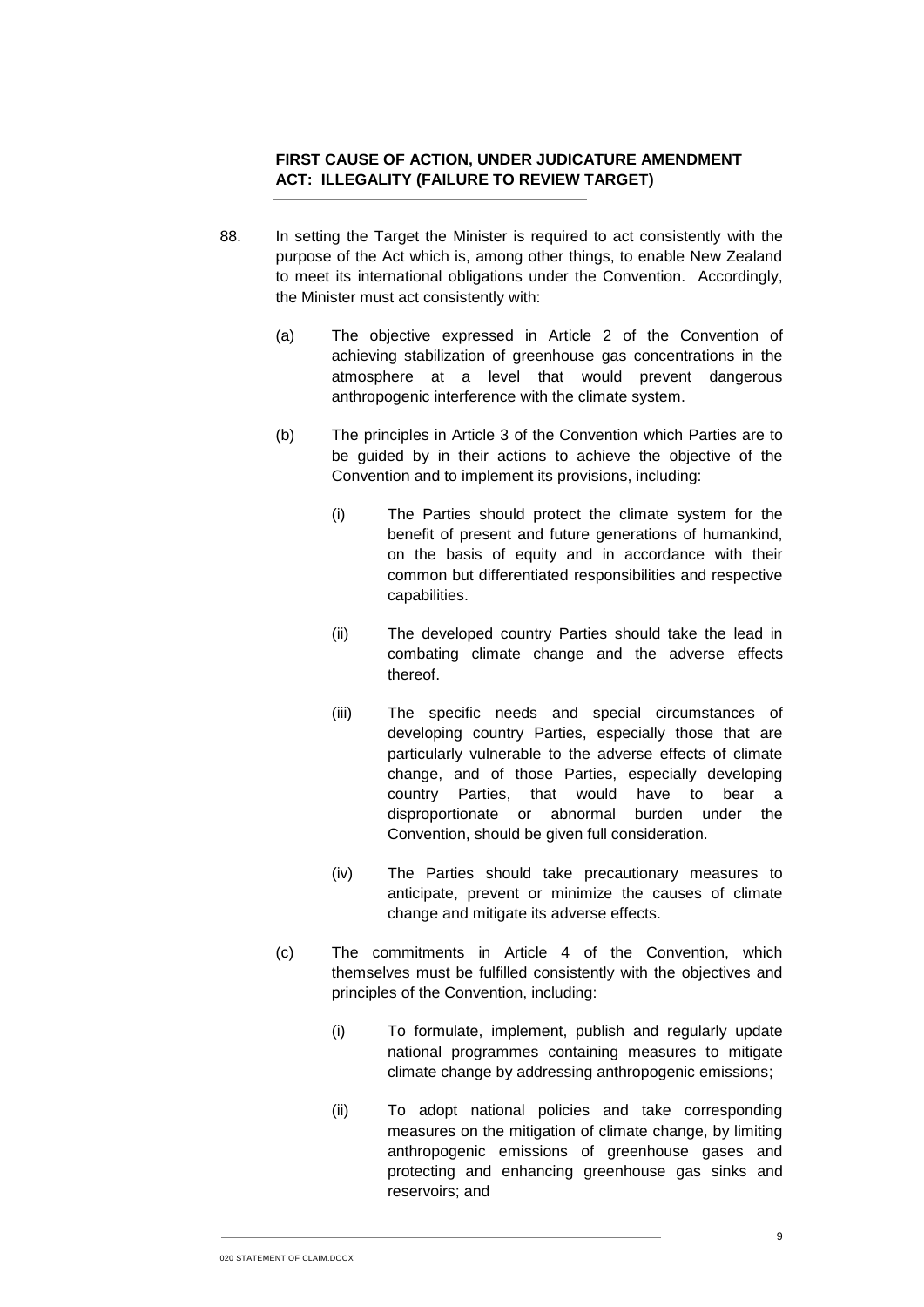- (iii) To adopt national policies and measures that demonstrate that developed countries are taking the lead in modifying longer-term trends in anthropogenic emissions consistent with the objective of the Convention.
- 89. In light of these obligations, the Minister is required to exercise his target setting power under the Act to set a target at a level that will, if adopted by other developed countries in combination with appropriate targets set by developing countries, stabilize greenhouse gas concentrations in the atmosphere at a level that would prevent dangerous anthropogenic interference with the climate system.
- 90. The Target will not, if adopted by other developed countries in combination with appropriate targets set by developing countries, stabilize greenhouse gas concentrations in the atmosphere at a level that would prevent dangerous anthropogenic interference with the climate system.
- 91. In breach of s225 of the Act the Minister:
	- (a) failed to review the Target after the release of AR5; and / or
	- (b) failed to set a new Target; and / or
	- (c) failed to set a new Target that will, if adopted by other developed countries in combination with appropriate targets set by developing countries, stabilize greenhouse gas concentrations in the atmosphere at a level that would prevent dangerous anthropogenic interference with the climate system.

#### **Relief sought:**

- (a) A declaration that the Minister has breached the Act in:
	- (i) failing to review the Target after the release of AR5; and / or
	- (ii) failing to set a new Target; and / or
	- (iii) failing to set a new Target that will, if adopted by other developed countries in combination with appropriate targets set by developing countries, stabilize greenhouse gas concentrations in the atmosphere at a level that would prevent dangerous anthropogenic interference with the climate system.
- (b) An order requiring the Minister to set a new Target that will, if adopted by other developed countries in combination with appropriate targets set by developing countries, stabilize greenhouse gas concentrations in the atmosphere at a level that would prevent dangerous anthropogenic interference with the climate system.
- (c) Costs.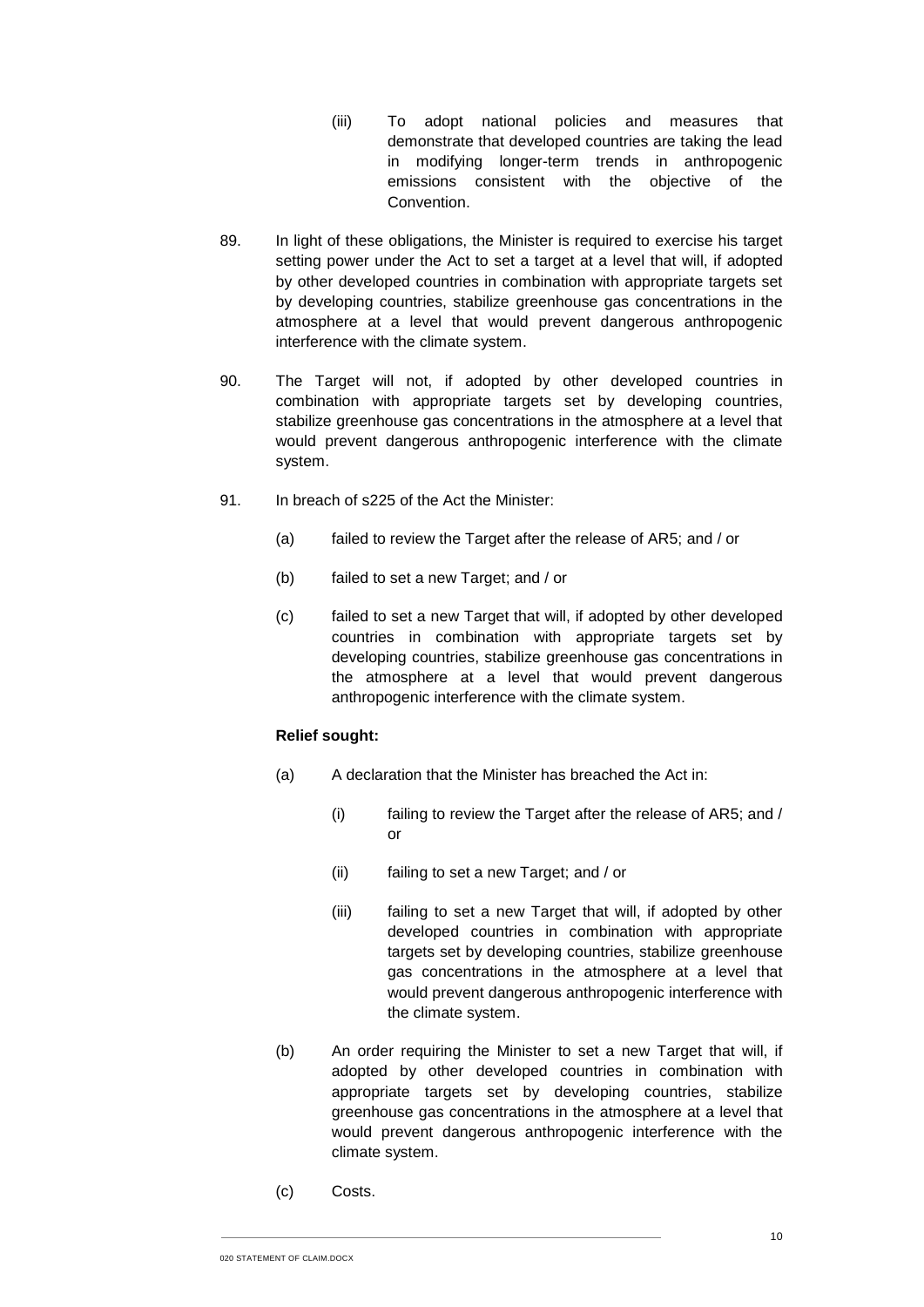# **SECOND CAUSE OF ACTION, DECLARATION: INDC DECISION UNLAWFUL (FAILURE TO TAKE INTO ACCOUNT RELEVANT CONSIDERATIONS)**

- 92. In setting the INDC the Minister obtained extensive economic modelling of the costs of reducing emissions from Treasury, Infometrics, and Landcare Research.
- 93. That economic modelling did not take into account the costs of dealing with the effects of climate change in a "business as usual" scenario.
- 94. The Minister failed to obtain any similar economic modelling assessing the costs of dealing with the effects of climate change in a "business as usual" scenario.
- 95. Under Article 3 of the Convention the Minister was required to give "full consideration" to "the specific needs and special circumstances of developing country Parties to the Convention, especially those that are particularly vulnerable to the adverse effects of climate change, and of those Parties, especially developing country Parties, that would have to bear a disproportionate or abnormal burden under the Convention".
- 96. In setting the INDC the Minister failed to take into account relevant considerations, namely:
	- (a) The costs of dealing with adverse effects of climate change in a "business as usual" situation.
	- (b) The fact that the scientific consensus shows the INDC to fall short of the extent and speed of reductions needed to stabilize greenhouse gas concentrations in the atmosphere at a level that would prevent dangerous anthropogenic interference with the climate system.
	- (c) The specific needs and special circumstances of developing country Parties to the Convention, especially those that are particularly vulnerable to the adverse effects of climate change, and of those Parties, especially developing country Parties, that would have to bear a disproportionate or abnormal burden under the Convention.

## **Relief sought:**

- (a) A declaration that the INDC decision was unlawful.
- (b) An order for certiorari / quashing the INDC decision and an order that the decision be remade.
- (c) Costs.

020 STATEMENT OF CLAIM.DOCX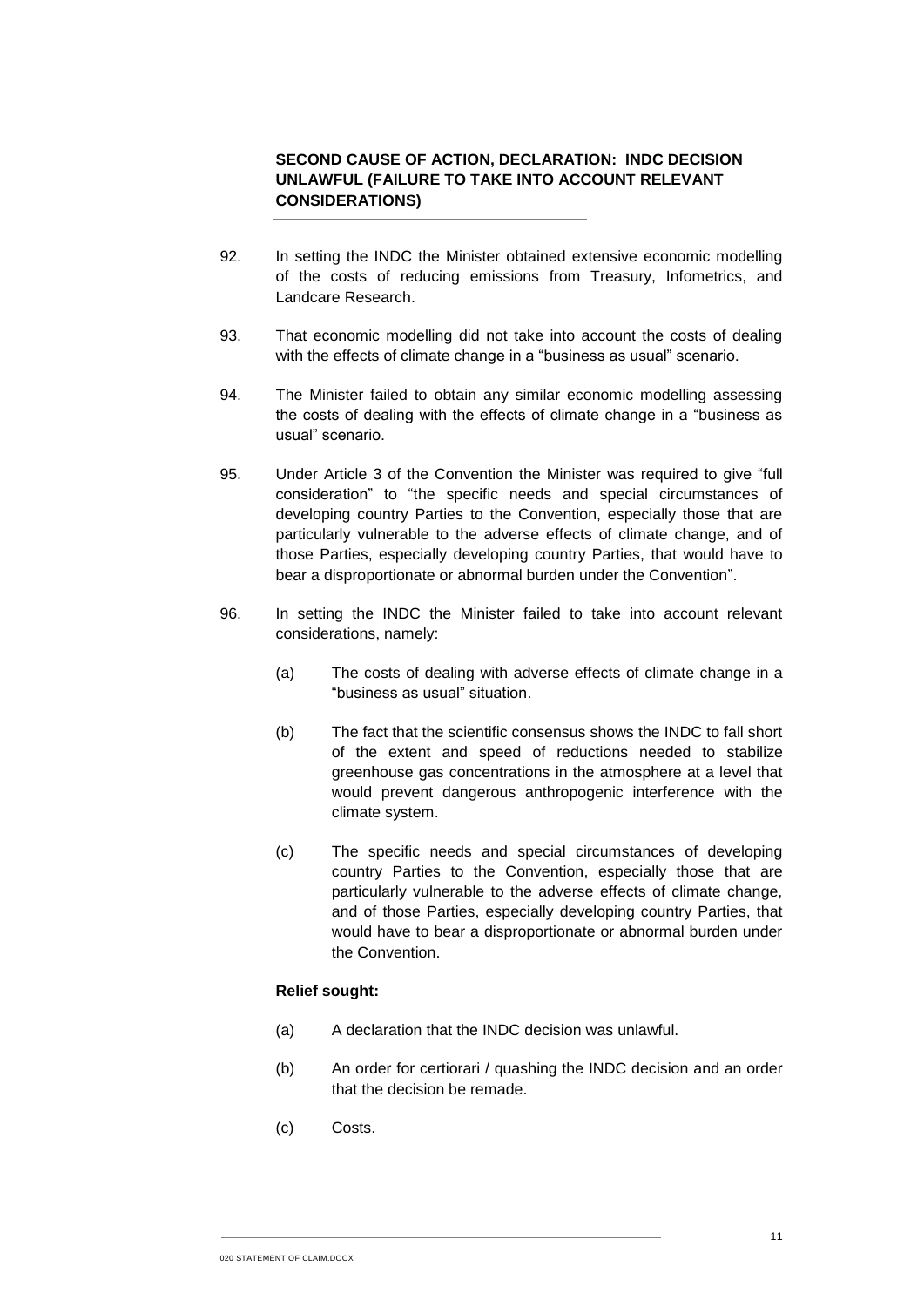# **THIRD CAUSE OF ACTION, DECLARATION: INDC DECISION (IRRATIONALITY/UNREASONABLENESS)**

97. The INDC decision was irrational.

### **Particulars**

- (a) There is no rational basis for belief that the INDC will, if adopted by other developed countries in combination with appropriate targets set by developing countries, stabilize greenhouse gas concentrations in the atmosphere at a level that would prevent dangerous anthropogenic interference with the climate system.
- (b) The global scientific consensus shows the INDC to fall short of the extent and speed of reductions needed to stabilize greenhouse gas concentrations in the atmosphere at a level that would prevent dangerous anthropogenic interference with the climate system.

## **Relief sought:**

- (a) A declaration that the INDC decision was unlawful.
- (b) An order for certiorari / quashing the INDC decision and an order that the decision be remade.
- (c) Costs.

## **FOURTH CAUSE OF ACTION: INDC DECISION (MANDAMUS)**

98. The only lawful decision in relation to the INDC is a decision to set the INDC at a level that will, if adopted by other developed countries in combination with appropriate targets set by developing countries, stabilize greenhouse gas concentrations in the atmosphere at a level that would prevent dangerous anthropogenic interference with the climate system.

## **Relief sought:**

- (a) An order for Mandamus requiring the Minister to set the INDC at a level that will, if adopted by other developed countries in combination with appropriate targets set by developing countries, stabilize greenhouse gas concentrations in the atmosphere at a level that would prevent dangerous anthropogenic interference with the climate system.
- (b) Costs.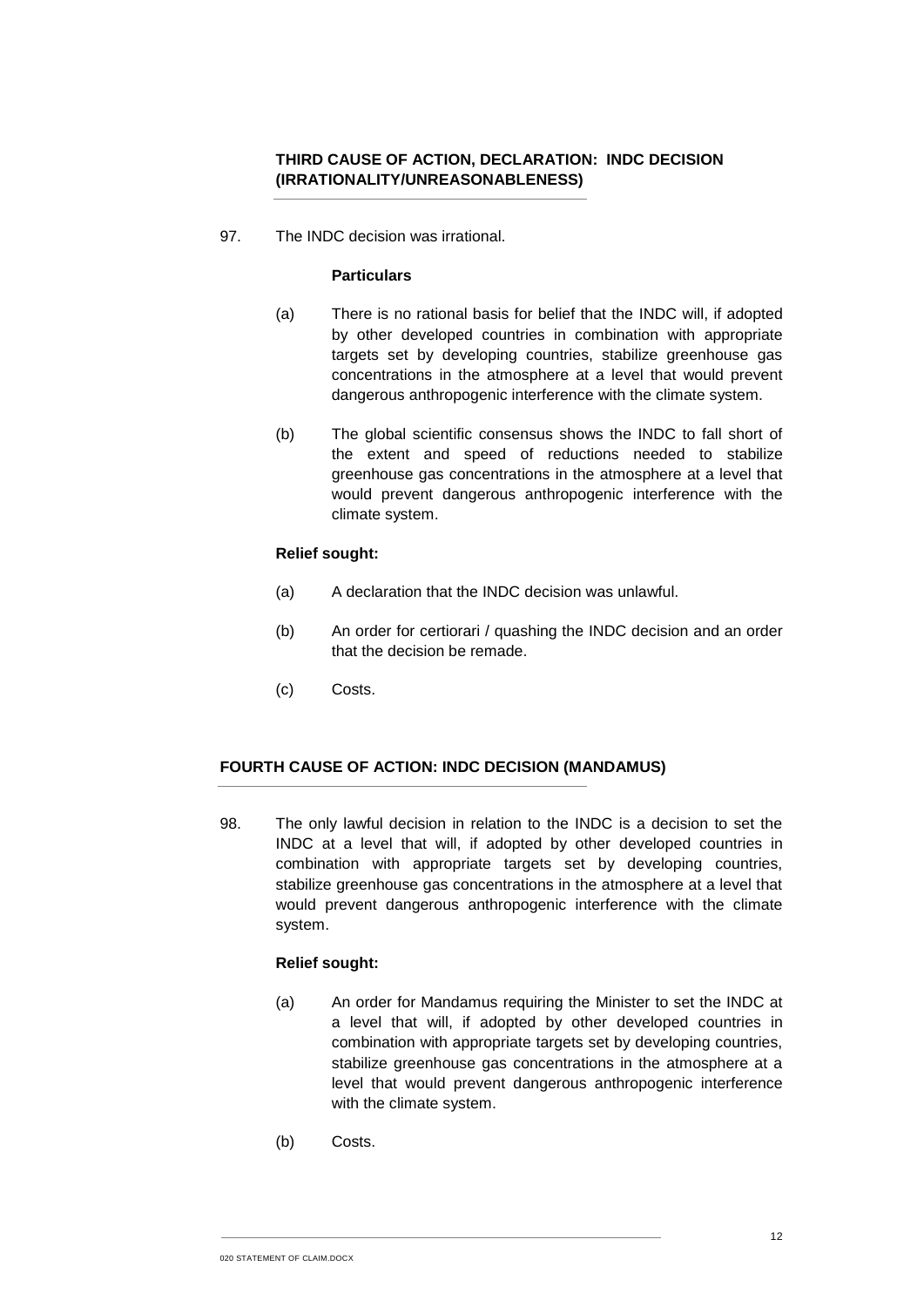This document is filed by Michael Heard solicitor for the plaintiff of the firm LeeSalmonLong.

Documents for the plaintiff may be served at the offices of LeeSalmonLong situated on Level 16, Vero Centre, 48 Shortland Street, Auckland, or may be posted to P O Box 2026, Shortland Street, Auckland.